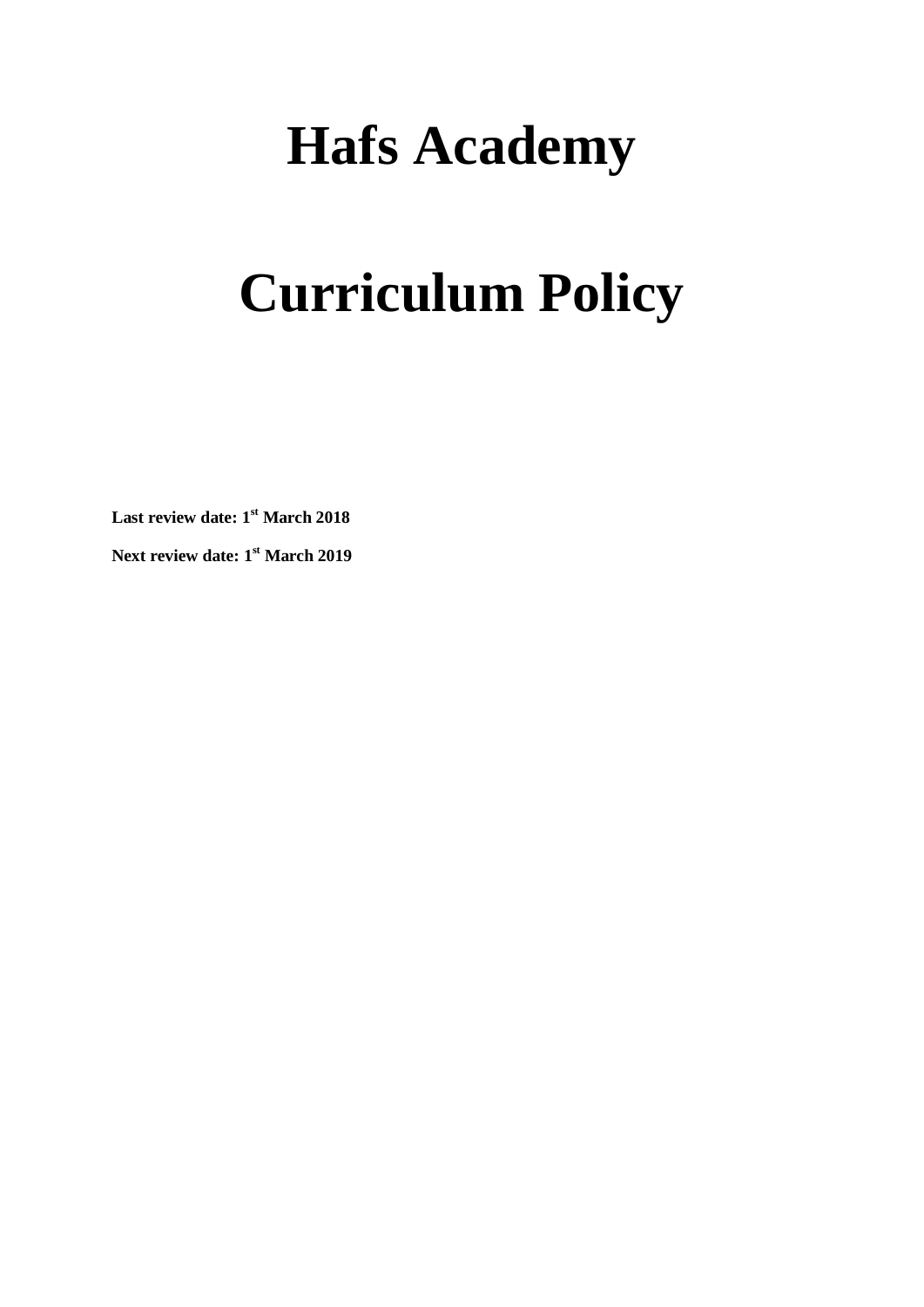#### **Introduction**

The curriculum is all the planned activities that we organise in order to promote learning and personal growth and development. Hafs Academy aims to provide our pupils with an education that compares with the best from the National Curriculum together with excellent *Tarbiyyah* in Islam. Additionally, we aim to provide a range of extra-curricular activities that the school organises in order to enrich the experience of the children. It also includes the 'hidden curriculum', or what the children learn from the way they are treated and expected to behave. We aim to teach children how to grow into positive, responsible people, who can work and co-operate with others while developing knowledge and skills, so that they achieve their true potential.

#### **Values**

The curriculum is the means by which the school achieves its objective of educating children in the knowledge, skills and understanding that they need in order to lead fulfilling lives. We value the way in which all children are unique, and our curriculum promotes respect for the views of each individual child, as well as for people of all cultures. We value the spiritual and moral development of each person, as well as their intellectual and physical growth. We value the importance of each person in our community. We organise our curriculum so that we promote co-operation and understanding between all members of our community. We value the rights enjoyed by each person in our society. We respect each child in our school for who they are, and we treat them with fairness and honesty. We aim to enable each person to be successful, and we provide equal opportunities for all the children in our school. We value our environment, and we aim, through our curriculum, to teach respect for our world, and how we should care for it for future generations, as well as our own

#### **The aim of our school curriculum are:**

- To enable all children to learn and develop their skills to the best of their ability
- To promote a positive attitude towards learning, so that children enjoy coming to school, and acquire a solid basis for lifelong learning
- Involve pupils in each of the following areas of learning and experience in
- all years:
- Aesthetic and creative, Linguistic, Mathematical, Human and social, Moral, Physical, Scientific, Spiritual and Technical
- To enable children to be creative and to develop their own thinking
- To teach children about their developing world, including how their environment and society have changed over time
- To help children understand Britain's cultural heritage and values
- To enable children to be positive citizens in society
- To teach children to have an awareness of their own spiritual development. Islamic values, ethos and to understand right from wrong.
- To help children understand the importance of truth, justice and fairness, so that they grow up committed to equal opportunities for all.
- To enable children to have respect for themselves and high self-esteem, self-worth and self-confidence,
- To be able to live and work co-operatively with others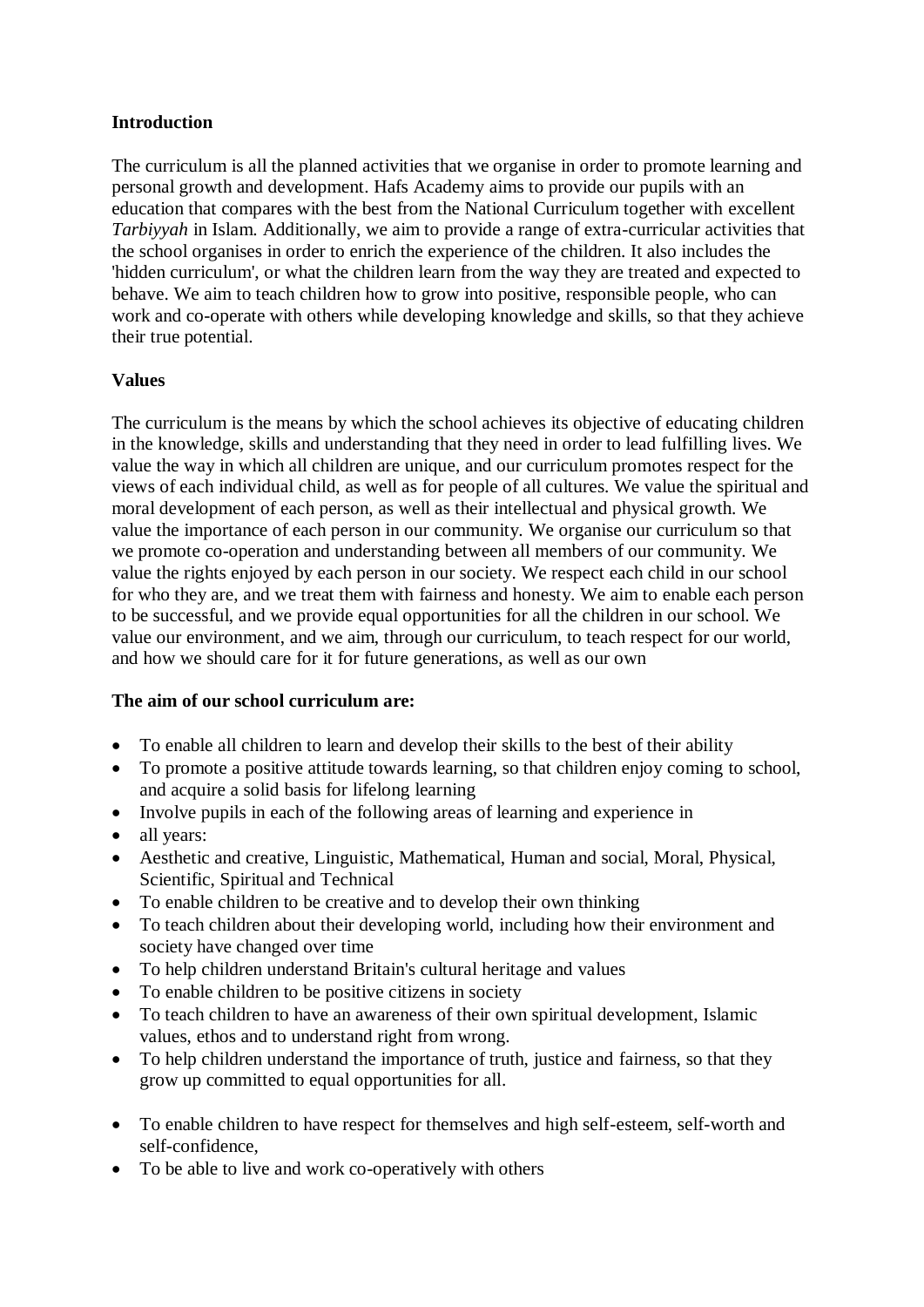- To instil a sense of enquiry, the ability to question, solve problems and argue rationally;
- To have a recognition of their own and others' achievements, in school and beyond;
- To acquire the skills of working as an individual and as a member of a group or team;
- To develop moral and spiritual values and tolerance of others, to value each individual and to learn to live together in an atmosphere of mutual respect and tolerance;
- To develop an awareness of the pupil's place in the community and opportunities for service to each other and to the community.

#### **Curriculum principles**

#### **Pupil entitlement**

As a school, we are committed to the principle that all pupils, regardless of ability, race, sexual orientation, age, ability, religion and cultural background and so on, have a right to the highest quality of education we can provide. This means that we try to ensure:

- breadth and balance for all ;
- appropriate levels of expectation and challenge;
- relevance, continuity and progression in learning;

By providing courses of study and teaching methods which are tailored to the wide range of needs, interests and aspirations of our pupils. It also means that many features of the curriculum are common to all pupils. No pupil is denied access to any part of the curriculum on grounds of ability.

#### **Access**

The principles above present us with a responsibility to find ways of ensuring that all pupils are engaged in their learning, motivated and enabled to succeed. Teaching staff are expected to ensure that, wherever possible, pupils who are having difficulty or becoming de-motivated are identified early on and provided with appropriate support, encouragement, guidance and (if necessary) different teaching styles and work, so that they might continue to participate at the most appropriate level for them. The responsibility of finding means of access to the curriculum for all is a result of our stated intention to include, not exclude.

#### **Expectations of staff**

#### *Putting principles into practice:*

Staff are expected to actively promote and seek to secure the curriculum aims (above) and, in particular to:

- have high expectations of pupils;
- employ a variety of appropriate teaching and learning methods;
- ensure that, wherever possible, pupils are found means of access to the curriculum and given opportunities to succeed;
- deliver programmes of study which build upon pupils' previous experiences, providing progression and continuity, and which conform to the requirements of the national curriculum;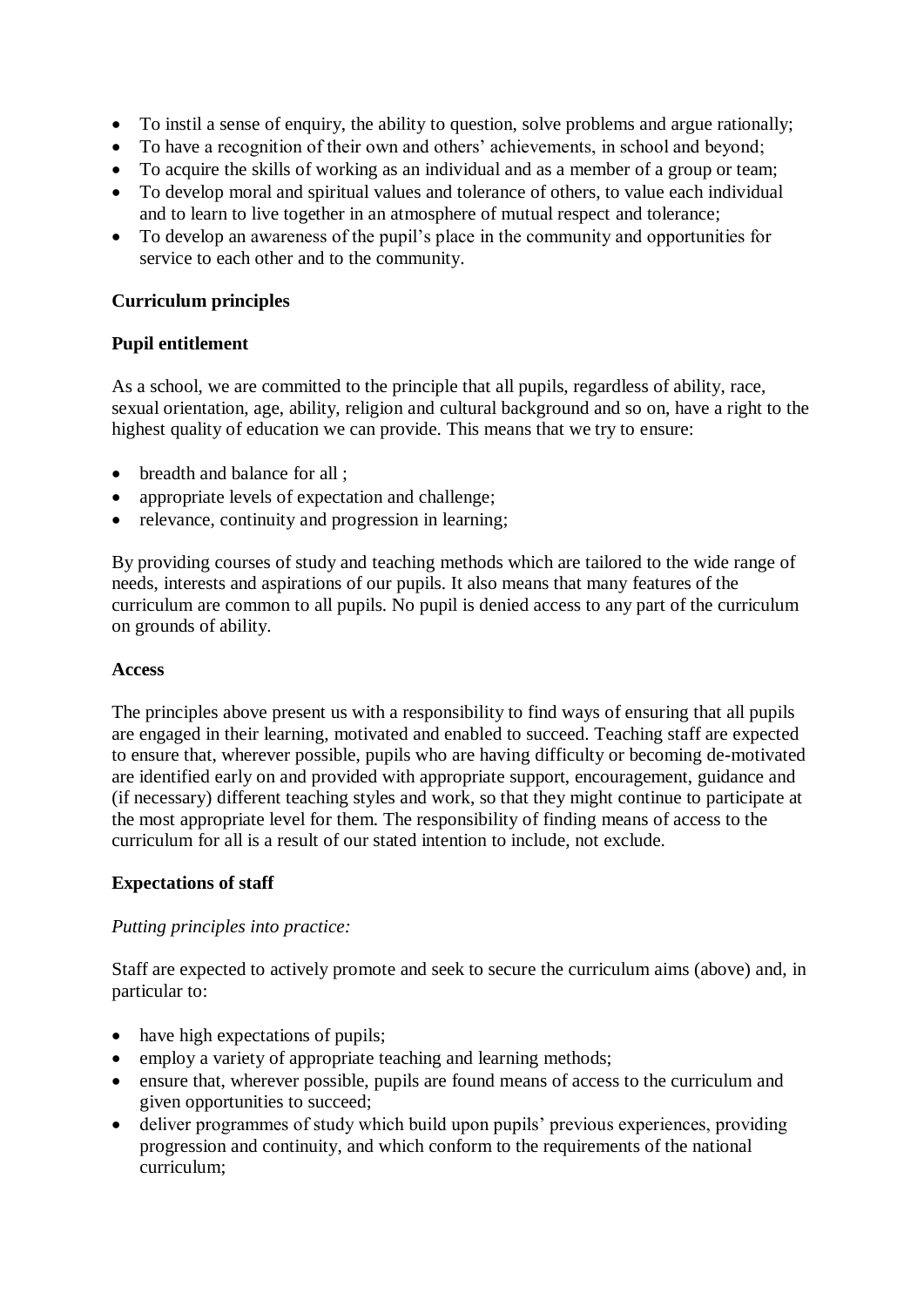- provide work which meets their pupils' needs and aspirations, which offers depth and challenge, and which motivates and inspires them;
- involve the learner in the process of learning, by discussing work, giving regular feedback through assessment and marking, negotiating targets and encouraging pupils to evaluate their own achievements;
- develop pupils' skills to become independent learners;
- encourage, reward and value achievement and effort, both formally and informally, through praise in the learning environment;
- work in partnership with other staff, as well as parents/carers to achieve shared goals;
- keep parents/carers regularly and fully informed about the progress and achievements of their children.

#### **Curriculum Structure**

#### **The timetable**

The school operates a 40 period week. There are 8 periods per day, each of which lasts for 50 minutes. This means that teaching time is 34 hours and 10 minutes for KS3 and KS4 pupils. The primary school operates 40 periods a week which last for 40 minutes. Teaching time is 26 hours and 40 minutes.

Assemblies are held for 20 minutes, a week and tutorials are held for 20 minutes every Tuesday for KS2, KS3 and KS4 pupils. The school provides a variety of subjects taught according to the National Curriculum. At KS4, the pupils have an option of whether they want to learn Geography, History, Further Science or Statistics. Most courses lead to GCSE examinations. The majority of pupils therefore can achieve 9 GCSEs (see appendix A).

#### **Curriculum Matters**

#### **Mixed ability teaching, setting and differentiation**

All classes have mixed ability groups, although will be sets. In addition, individual pupils have preferred learning styles: some work well in groups while others prefer to work individually; some perform best in long-term projects while others like defined tasks; some respond well to oral work, while others prefer written work; some find written communication difficult but work effectively on a computer.

To take account of these differences and the range of ability in any class, all staff have a responsibility, when planning work, to meet the needs of all pupils. This will involve, at different times, adapting tasks, providing different resources, developing extension work, providing a variety of learning styles and environments, setting individual goals, giving different levels of support, and offering a variety of ways to demonstrate knowledge and understanding. In educational jargon, this approach is known as differentiation.

#### **Class sizes**

In all National Curriculum classes, the usual teaching group is the tutor group (the maximum pupils in a class is twenty- two).

For all Quran classes the maximum class size will be 15.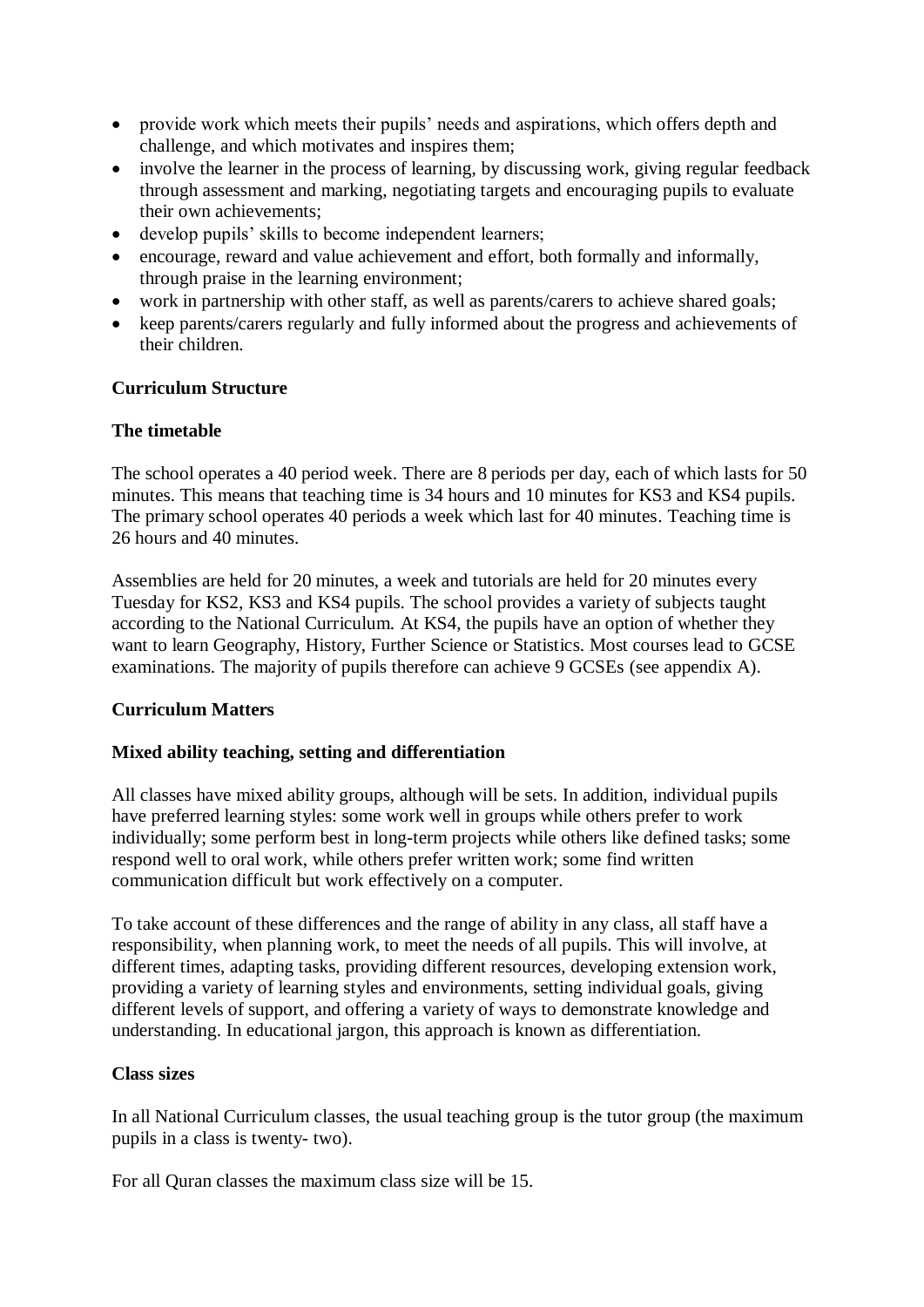#### **The learning environment**

The school is aware that a lively, purposeful and structured learning environment is essential in promoting high standards and good working practices. Displays of pupils' work, stimulus materials and appropriate resources are very important in setting standards and raising expectations. All departments are expected to emphasize good display in their areas and contribute to displays in public areas of the school.

The structure and organization of the classroom is also an important factor in developing effective working methods and a positive ethos. Whilst this is left to individual teachers and departments, it is expected that classrooms are orderly environments where pupils can work effectively and pupils are advised to treat classrooms and study areas with respect.

#### **Schemes of work and lesson planning**

Each department is required to have schemes of work for all of its courses/programmes of study related, where appropriate, to the National Curriculum and or examination board requirements. These schemes of work are followed by all departmental staff and their delivery monitored by the School Development Officer / Director of Education. Schemes of work set out how the course is structured, so that pupils' skills, knowledge and understanding are developed progressively.

They also show how the teaching is organised. Teachers plan individual lessons, or sequences of lessons, in different ways.

The school has introduced a common format of planning: Long Term Plan [LTP], Medium Term Plan [MTP] and Lesson Planning [LP]. It does expect that such planning takes place to ensure quality and uniformity, in sufficient detail to ensure that pupils achieve high standards and can achieve their potential.

#### **Assessment**

Assessment is the continuous process of gathering information about children's achievements over time. Assessment should be in two main forms:

- formative assessment: to recognise children's positive achievements; providing the children with clear and understandable feedback and targets; providing the teacher with information to help planning the next stage of learning and
- summative assessment: to record children's overall achievements in a systematic way, useful for the next teacher/school, for parents and to meet legal requirements.

The school encourages teachers to use the various assessment strategies to help pupils make progress and to assist in planning (see school's assessment and marking policy). Some of these methods might include qualitative methods, such as marking a piece of work thoroughly and giving pupils specific targets to work towards. Another method of ensuring success is to have more meaningful marking whereby teachers use National Curriculum Attainment levels in lessons, when marking work, setting targets for pupils and checking progress (making sure pupils are aware of what these learning targets and informed of at what stage they are at and what they need to do to improve). Teachers will be advised to use this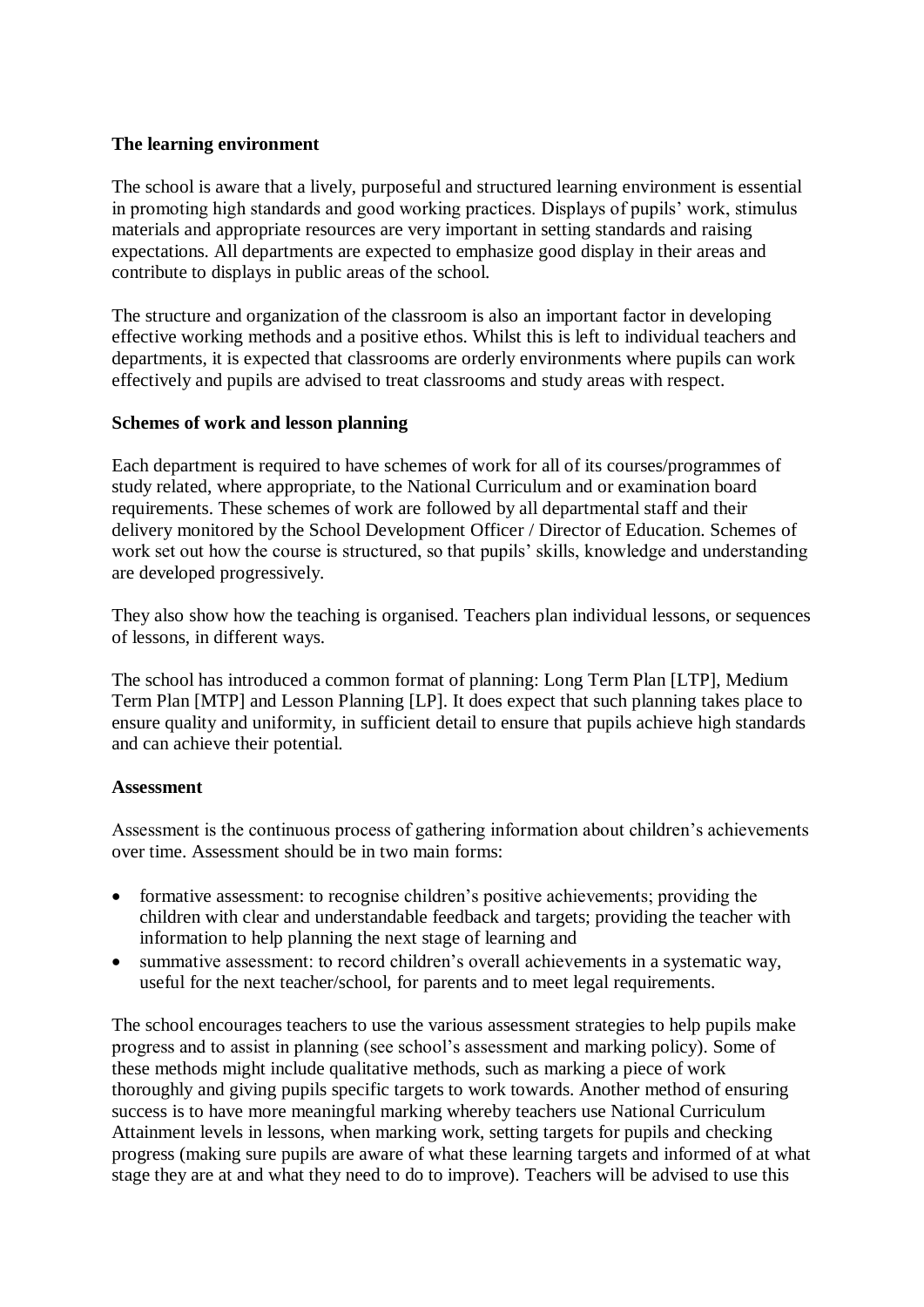method to track pupils' progress.

#### **Homework**

Hafs Academy recognises the importance and value of homework as an extension of class work, and a vehicle to practice skills, acquire new ones and develop good study habits (see school homework policy).

In outline, pupils in Years 7, 8 and 9 should expect homework to be set once or twice a week in most subjects. In Year 7, the demand is approximately 20 mins per subject per week. This rises to about half an hour per subject per week by Year 9. Homework can take a variety of forms, including reading, research, planning and evaluating, as well as the more-familiar written work.

Pupils in Years 10 and 11 prepare for GCSE examinations and undertake a wider variety of homework tasks. Quite often, teachers set homework which extends over more than one week. It is impossible, therefore, to timetable homework rigidly. It is expected that up to one hour homework per week will be needed in each subject.

#### **Special educational needs**

All pupils have the right to have access to the curriculum, regardless of their ability or disability. Whether pupils have special educational needs or not, they have an equal opportunity to participate in the full school curriculum and all activities. Pupils with special educational needs are encouraged to become independent and take responsibility within the school. The school will however, support pupils with additional needs, including those pupils who have a 'statement' of special needs.

#### **Most Able and Talented (Gifted and Talented) pupils**

'Gifted' learners are those who have high level abilities in one or more subjects in the school curriculum (and even beyond), for example in English. 'Talented' learners are those who have abilities in for example PE and creative areas of study. A number of pupils may display such special skills, expertise and understanding in particular areas. It is the responsibility of all staff to identify such pupils, to encourage their interests and to make appropriate provision for them. Such provision includes planning classroom-based work which genuinely stretches such pupils, and additional challenges and experiences offered through for example discussion groups.

#### **EAL Pupils**

For some students at the school, English is their additional language. The school aims to make provisions for all EAL pupils, in all subjects, with particular focus on improving pupils' literacy skills. Currently, form tutors encourage pupils to read books in school and at home. Teachers display key concepts on 'Word Wall' in their classrooms so that pupils can make use of these in lessons.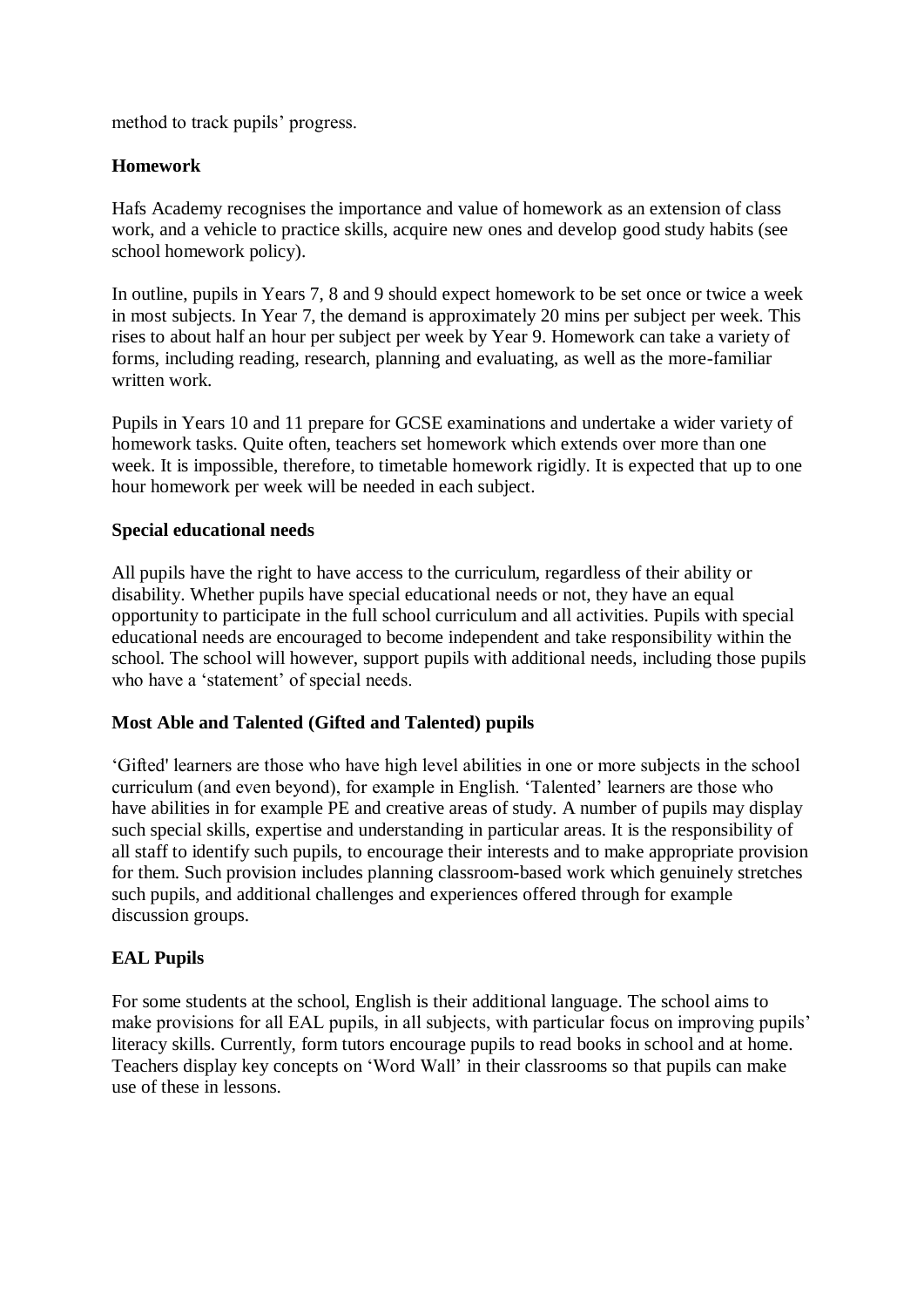#### **Equal opportunity & Equality Act 2010 in National Curriculum**

Hafs Academy is committed to promoting understanding of the principles and practices of equality and justice. We aim to equip pupils with an awareness of our diverse society and to appreciate the value of difference. Every member of the school is regarded as of equal worth and importance, irrespective of their **age, religion and belief, culture, class, race or ethnicity, disability, pregnancy and maternity, gender, gender reassignment, marriage and civil partnership and sexuality**. The school expects every aspect of activities held in class and out to have an equal opportunities dimension.

#### **Examinations**

It is expected that all pupils who embark on a course leading to a public examination are entered for that examination, unless they fail to fulfil the examination board's requirements, attendance or other criteria. Departments are expected to identify, at an early stage, pupils who are in danger of failing to meet the requirements, so that they can be supported, guided and encouraged. The school has set periods for when exams are set and taken by pupils (see appendix B).

#### **Planning for curriculum links**

#### **Literacy and numeracy**

The school aims to implement literacy and numeracy strategies throughout the school. The English and Maths departments will be working closely with other subject teachers to demonstrate how literacy and numeracy strategies can be used in lessons in a variety of ways to enhance pupils' skills. (*see Literacy and Numeracy policy*)

#### **Information and communication technology (ICT)**

The school aims to implement ICT strategies across the school. We believe that the development of the capability in the use of ICT is an essential requirement of pupils' education and that they have an entitlement to IT resources and teaching of the highest possible quality. The development of ICT at Hafs Academy is guided by the following principles:

- All pupils have an entitlement to the use of ICT, as detailed in the National Curriculum, throughout key stages 2, 3 and 4. They are expected to develop both understanding and practical expertise. Pupils develop their skills through specific teaching in ICT lessons.
- Staff are also strongly encouraged to make full use of opportunities for professional development in ICT.

#### **Islamic Studies**

Islamic Studies is taught 3 times a week for Key stage 2 and 3. The aim of having Islamic Studies in school is to enable pupils to learn about Islamic principles and practices, as part of the spiritual and moral education of the school. Islamic Studies is also taught to pupils 3 times a week for year 10 and 11. The aim of the Islamic Studies is for pupils to understand the nature of Islam, its religion, its beliefs and practices and to be able to make some comparisons to other religions.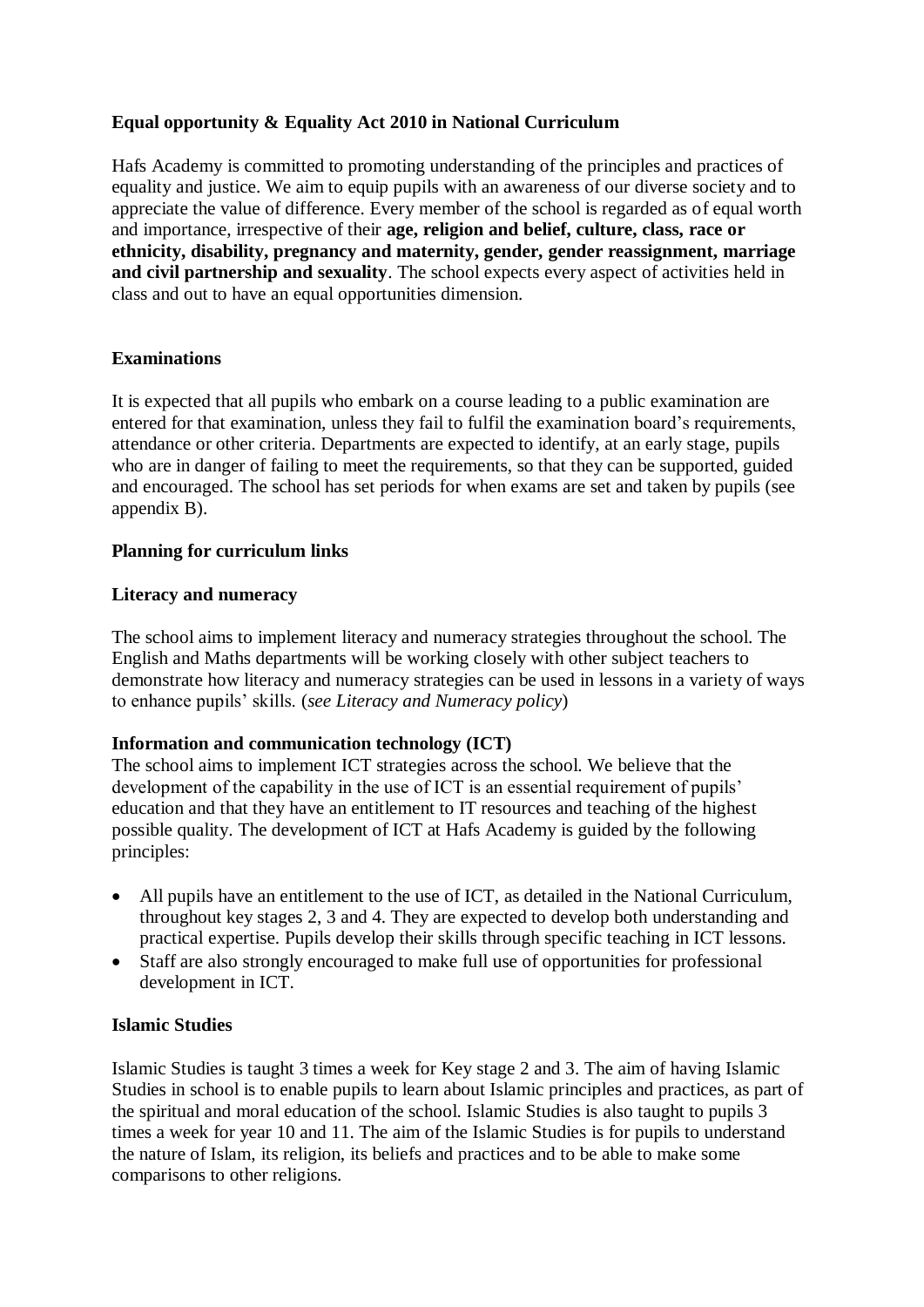#### **Personal, Social and Health Economic Education (PSHEE) and Citizenship**

PSHEE is an important part of the school curriculum. We aim to develop pupils' knowledge, values, personal and social skills to help them benefit from their school experience and prepare them to take their place as responsible citizens in society.

PSHEE will be taught across both key stages. Hafs Academy will follow the PSHEE curriculum developed by Hodders Education for both key stages. In Islamic Studies and Science teachers cover topic areas such as teaching about manners and etiquettes, cleanliness, respect, telling the truth, keeping promises etc. as puberty, nutrition, reproduction, health and fitness etc.

In addition to this, the school would like to continue to implement its Citizenship curriculum to increase more awareness of citizenship issues such as democracy, rule of law, individual liberty, respect, tolerance, local and global issues, the law, human rights, the environment and the protected characteristics. Teachers are made aware of the Citizenship curriculum so that they can build aspects of citizenship into their Schemes of work. Further to this, school will to teach KS4 pupils Citizenship and will be expected to sit an exam.

#### **Spiritual, moral, social and cultural development**

**Spiritual development** is accomplished in a variety of ways, other than through Islamic Studies and RS and tutorials. There are talks in assemblies from both teachers and pupils. Religious Studies and Islamic Studies lessons encourage pupils to examine the nature of Islam, its beliefs and practices as well as those of other religions. Pupils are also encouraged to be tolerant and respectful of other religious viewpoints.

Pupils are encouraged to reflect upon their own attitudes and values, in Islamic Studies, Religious Studies and other lessons. In all subjects, notably perhaps in PSHEE, RE, and English, pupils explore their feelings and responses to wider issues and beliefs. Many lessons and extra-curricular experiences allow pupils to develop a sense of awe and wonder and to reflect upon inner feelings and ask questions about meaning and purpose.

**Moral development** is promoted through all subject areas (particularly in Islamic and Religious Studies). There is emphasis of moral education in Geography, Science, PSHEE, English, Qur'an, Citizenship etc. We also stress this through consistent application of the behaviour code of conduct and by positive reinforcement of good behaviour. The ethos and practices of the school encourage pupils to learn to distinguish between right and wrong. We seek to promote good relationships throughout the school community and genuine tolerance and understanding of all cultures. In addition, the assemblies address many moral, ethical, environmental and social issues.

**Social development** is promoted through many opportunities for pupils to work together, in a variety of situations, both within and beyond lessons. Pupils have extensive opportunities to take responsibility through activities such as the School Council, roles as Prefects helping in the Tuck shop, assisting at Raising Achievements Day and Parents' Evenings, assemblies and special events such as fund raising activities for national and international causes.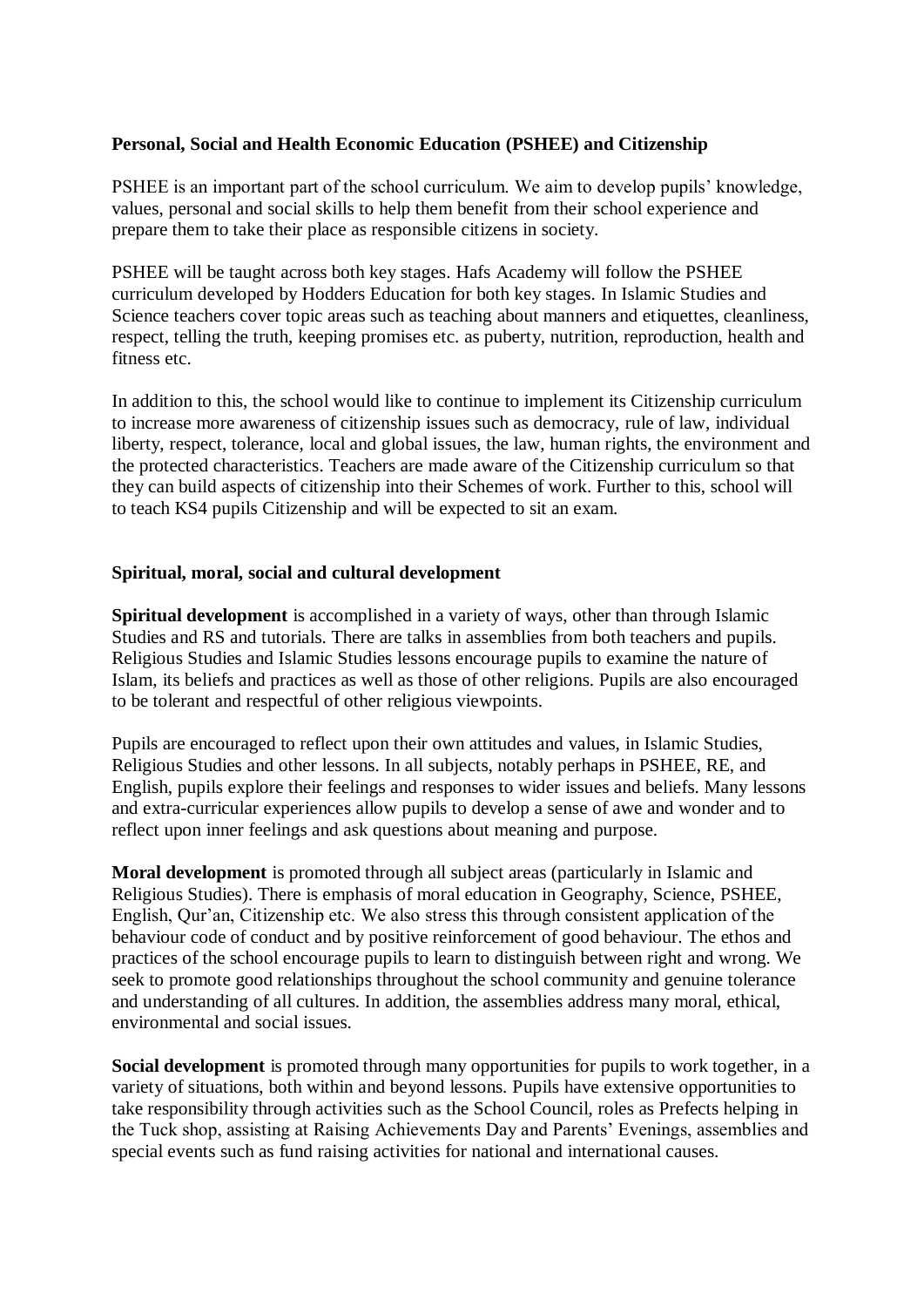**Cultural development** is promoted through the assemblies, activities and events held in the school. The school holds Fun days, fund raising and charity events which allow pupils to experience and share each other's culture (including different types of food, clothes, traditions and ways of life). Staff and pupils have the opportunity to interact with members of the community as well. There are also elements of cultural awareness in Geography and the school aims to promote more cultural development in other areas of the curriculum such as PSHEE, Islamic Studies and English. It will look for opportunities and events where Hafs students can interact with people who come from various backgrounds.

(*refer to the SMSC policy*)

#### **Areas of experience required are covered in the following ways:**

**Linguistic** (in addition to English): At all Key Stages pupils study Arabic Language; In KS4 pupils study at English Language, and English Literature.

**Mathematical & Scientific:** At all Key Stages, pupils study Mathematics and all three sciences, which are taught as discrete subjects. In KS4 students will follow a GCSE Science course which will result in two or three qualifications. In addition, Geography which is compulsory until the end of KS3, includes some mathematical and scientific aspects.

**Technological:** At all Key Stages, all pupils study Information Communication Technology.

**Human & Social**: History, Geography and Religious Studies are compulsory until the end of KS3. At KS4 pupils have to choose at least one of these Humanities subjects.

**Aesthetic & Creative:** At all Key Stages all pupils study Art and Music – Nasheed using Drums. Drama (cross curricular such as role plays and hot seating) and the study of literature are an integral part of the English curriculum.

**Physical Education (PE):** The school teaches PE for pupils across all key stages through once a week double lesson. The current programme for PE will be reviewed and suggestions put forward possibly holding PE for pupils at a local Sports and Leisure Centre. It takes part in UMC football and athletics competitions where they compete with seven different schools.

#### **Careers Education**

The school's careers programme focusing mainly on years 7-11. The careers programme is designed to meet the needs of pupils at the school. It will ensure progression through activities that are appropriate to pupil's stages of learning, planning and self-development in careers. The programme will include careers in education lessons, careers interviews, action planning and recording achievement. All staff will be expected to contribute to the programme through their roles as teachers and form tutors and careers education will be integrated into the whole school curriculum. The school aims to work closely with pupils, parents/carers, the sixth form and other outside agencies, to deliver a careers service that meets the needs of our pupils *(see our careers policy*).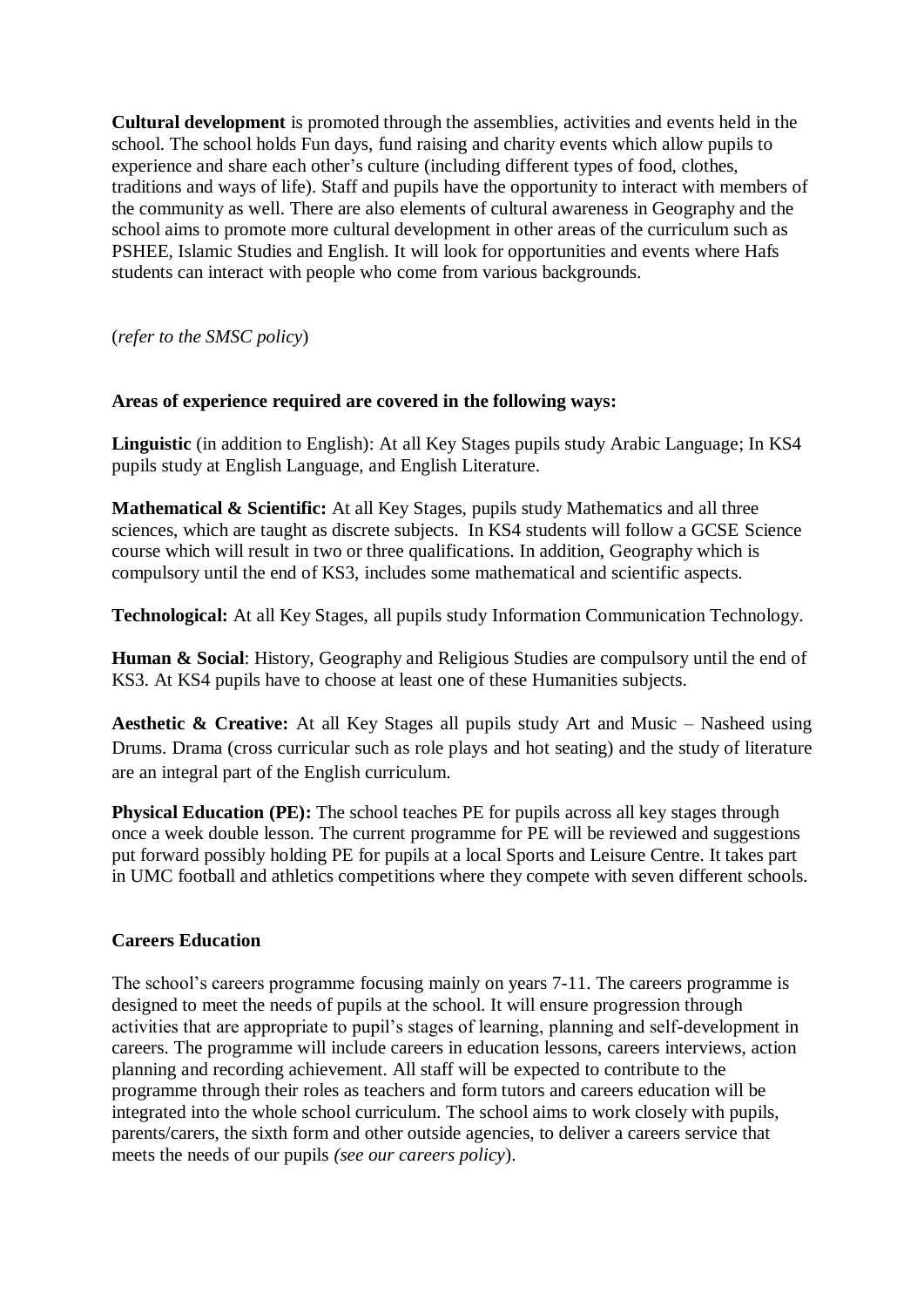Hafs Academy has subscribed to Careersoft, the producer for careers information and guidance. This programme will be delivered through workshops to both KS3 and KS4. At KS4 all pupils will receive one-to-one independent careers advice.

#### **Educational Visits**

The school aims to have a plan that allows pupils in different year groups to go on an educational visit at least once a year or any other visits that will enrich and enhance students' learning.

The school also aims to develop the more creative aspects of the curriculum and hold more extra-curricular activities, such as after school clubs, homework support sessions etc.

#### **Monitoring, reviewing and evaluation**

#### **Curriculum Management**

The Director of Education will be responsible for monitoring all the areas concerning curriculum and assessment, including:

- planning and implementation;
- monitoring and reviewing;
- sharing experience and practice.

Particular focus will be placed on the promotion of the spiritual, moral, social and cultural development of pupils; implementation of literacy, numeracy and ICT strategies and the development of PSHEE and Citizenship programmes of study.

The Director of Education will liaise with the SMT when reviewing the curriculum policy and feedback and discuss any changes to the staff team. In particular, Physical Education, Careers Education and Educational visits will be priority areas for planning and implementing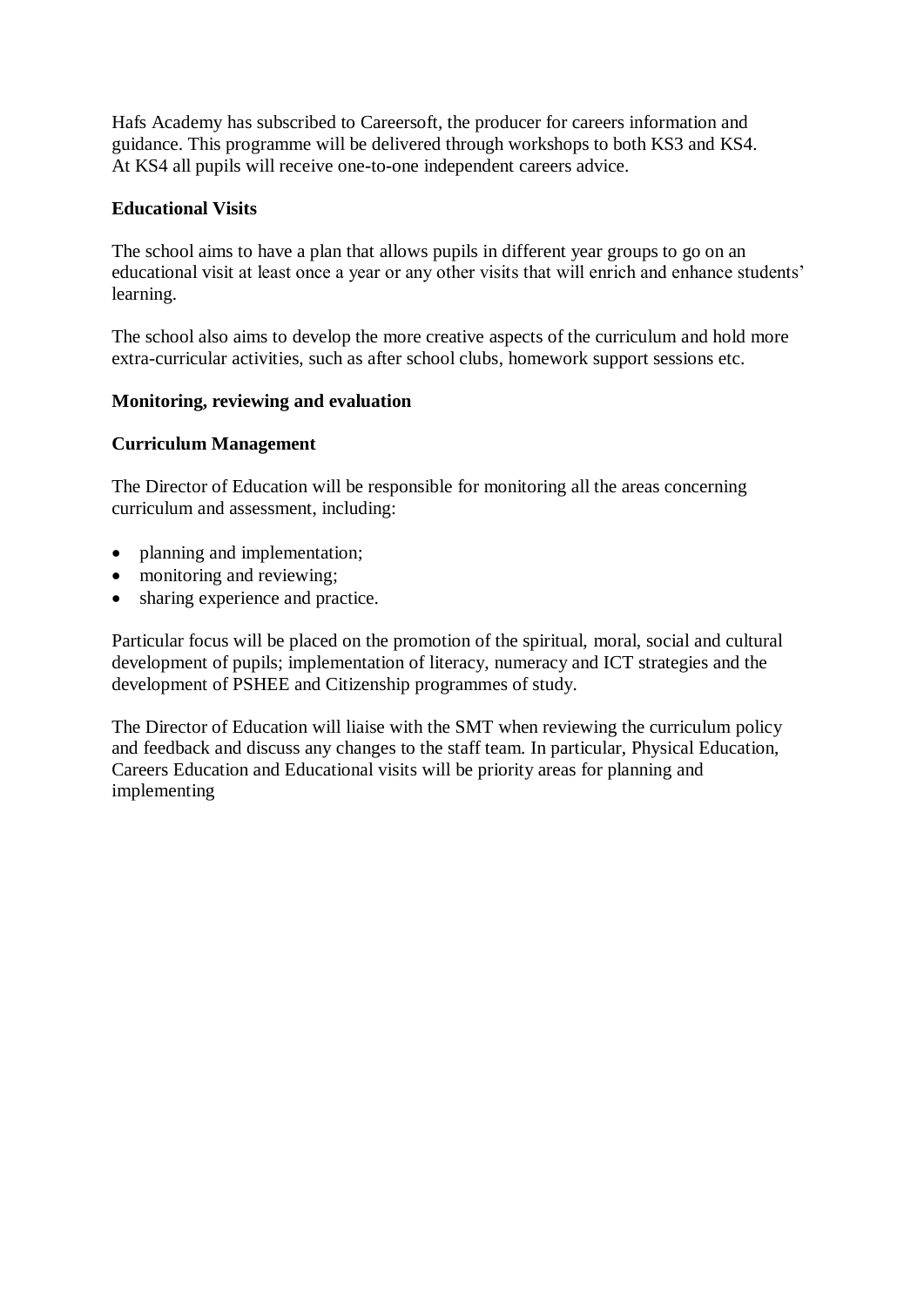#### *Appendix A* **SUBJECT TIME ALLOCATIONS**

#### **Timetabling**

The School follows a 35 period week lesson times of 50 minutes at Key stages 3 and 4. For

#### **Break and lunch times**

| <b>Key stages</b> | <b>Break</b> | Lunch                 |
|-------------------|--------------|-----------------------|
| Key stage 3       | 30 minutes   | 1 hour and 10 minutes |
| Key stage 4       | 30 minutes   | 1 hour and 10 minutes |

#### **Subject offer & pupil setting – Key Stage 3**

During Key stage 3 (Years 7-9) all pupils study the same subjects as required by the National Curriculum, in addition to Islamic Curriculum, Arabic & Quran. PSHEE & CEIAG will be studied through normal lessons in all 3 years. Years 7 & 8 are taught in one/two forms and Year 9 is taught in **two forms** for all subjects allocated according to abilities except, Qur'anic studies which is taught as target based.

#### **Key Stage 3 Curriculum model**

|                           | Year 7         |                         | Year <sub>8</sub> |                         | Year 9         |                         |
|---------------------------|----------------|-------------------------|-------------------|-------------------------|----------------|-------------------------|
|                           | Lesson         | %<br>Curriculum<br>Time | Lesson            | %<br>Curriculum<br>Time | Lesson         | %<br>Curriculum<br>Time |
| Maths                     | $\overline{3}$ | 10.35                   | $\overline{3}$    | 10.35                   | $\overline{3}$ | 10.35                   |
| English                   | $\overline{3}$ | 10.35                   | 3                 | 10.35                   | $\overline{3}$ | 10.35                   |
| Science                   | 3              | 10.35                   | 3                 | 10.35                   | 3              | 10.35                   |
| ICT                       | $\mathbf{1}$   | 3.45                    | $\mathbf{1}$      | 3.45                    | $\mathbf{1}$   | 3.45                    |
| Quran                     | 5              | 17.25                   | 5                 | 17.25                   | 5              | 17.25                   |
| <b>RE</b>                 | $\mathbf{1}$   | 3.45                    | $\mathbf{1}$      | 3.45                    | $\mathbf{1}$   | 3.45                    |
| Creative &<br>Aesthetic   | $\mathbf{1}$   | 3.45                    | $\mathbf{1}$      | 3.45                    | $\mathbf{1}$   | 3.45                    |
| Citizenship               | $\mathbf{1}$   | 3.45                    | $\mathbf{1}$      | 3.45                    | $\mathbf{1}$   | 3.45                    |
| PSHEE & CEIAG             | $\mathbf{1}$   | 3.45                    | $\mathbf{1}$      | 3.45                    | $\mathbf{1}$   | 3.45                    |
| Humanities<br>(His & Geo) | $\mathbf{1}$   | 3.45                    | $\mathbf{1}$      | 3.45                    | $\mathbf{1}$   | 3.45                    |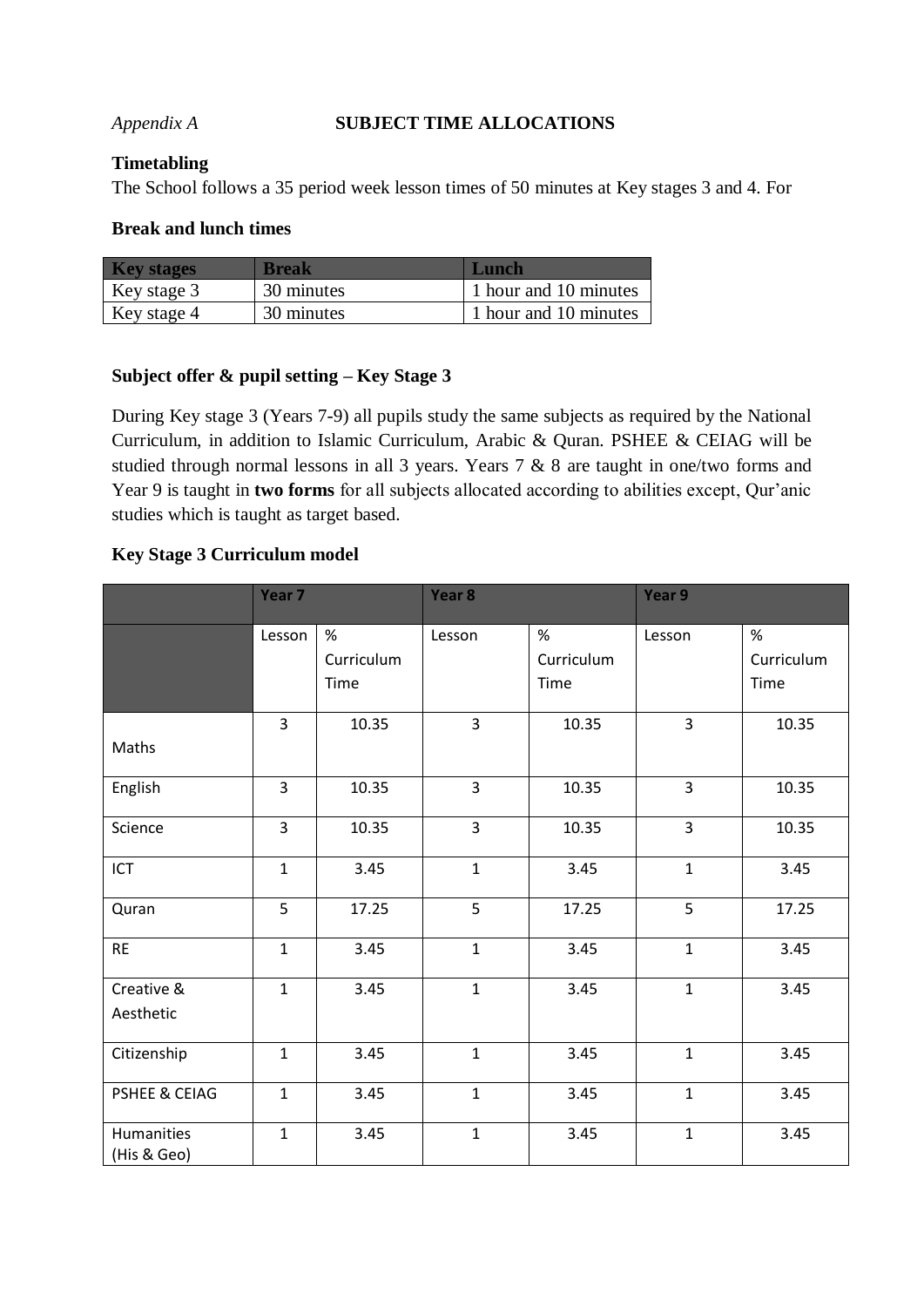| PE               | $\overline{2}$ | 6.90 | $\overline{2}$ | 6.90 | $\overline{2}$ | 6.90 |
|------------------|----------------|------|----------------|------|----------------|------|
| MFL (Arabic R&W) | $\overline{2}$ | 6.90 | 2              | 6.90 | $\overline{2}$ | 6.90 |
| Spoken Arabic    | 1              | 3.45 | 1              | 3.45 | 1              | 3.45 |
| Aqidah           | 1              | 3.45 | 1              | 3.45 | 1              | 3.45 |
| Fiqh             | 1              | 3.45 | $\overline{2}$ | 3.45 | $\overline{2}$ | 3.45 |
| Seerah           | 1              | 3.45 | 1              | 3.45 | 1              | 3.45 |
| Nahwa            | 1              | 3.45 | $\mathbf{1}$   | 3.45 | 1              | 3.45 |
| Total            | 29             | 100% | 29             | 100% | 29             | 100% |

#### **Key Stage 4**

During Key stage 4 (Years 10 &11) all pupils follow English, Maths, Science, Arabic, RE, ICT, History, Creative & Aesthetic, Personal Development including CEIAG, Citizenship, PSHEE & PE. Part of Islamic curriculum will include: Seerah and Aqidaah (belief)

All pupils choose 3 optional subjects which is currently available within the options pool.

#### **KS4 Curriculum**

|                  | Subjects                 |             | Year 10        | Year 11        |
|------------------|--------------------------|-------------|----------------|----------------|
| $\mathbf{1}$     | Maths                    | GCSE        | $\overline{4}$ | $\overline{4}$ |
| $\overline{2}$   | English                  | GCSE        | $\overline{4}$ | $\overline{4}$ |
| $\overline{3}$   | Science                  | GCSE        | $\overline{4}$ | $\overline{4}$ |
| $\overline{4}$   | ICT                      | Core        | $\mathbf{1}$   | $\mathbf{1}$   |
| 5                | <b>RE</b>                | GCSE        | $\mathbf{1}$   | $\mathbf{1}$   |
| $\boldsymbol{6}$ | Citizenship              | GCSE        | $\overline{2}$ | $\overline{2}$ |
| $\overline{7}$   | History                  | <b>GCSE</b> | $\overline{2}$ | $\overline{2}$ |
| 8                | Arabic                   | GCSE        | $\overline{2}$ | $\overline{2}$ |
| 9                | PE                       | Core        | $\overline{2}$ | $\overline{2}$ |
| 10               | Creative & Aesthetic     | Core        | $\mathbf{1}$   | $\mathbf{1}$   |
| 11               | <b>PSHEE &amp; CEIAG</b> | Core        | $\mathbf{1}$   | $\mathbf{1}$   |
| 12               | Seerah                   | Core        | $\mathbf 1$    | $\mathbf{1}$   |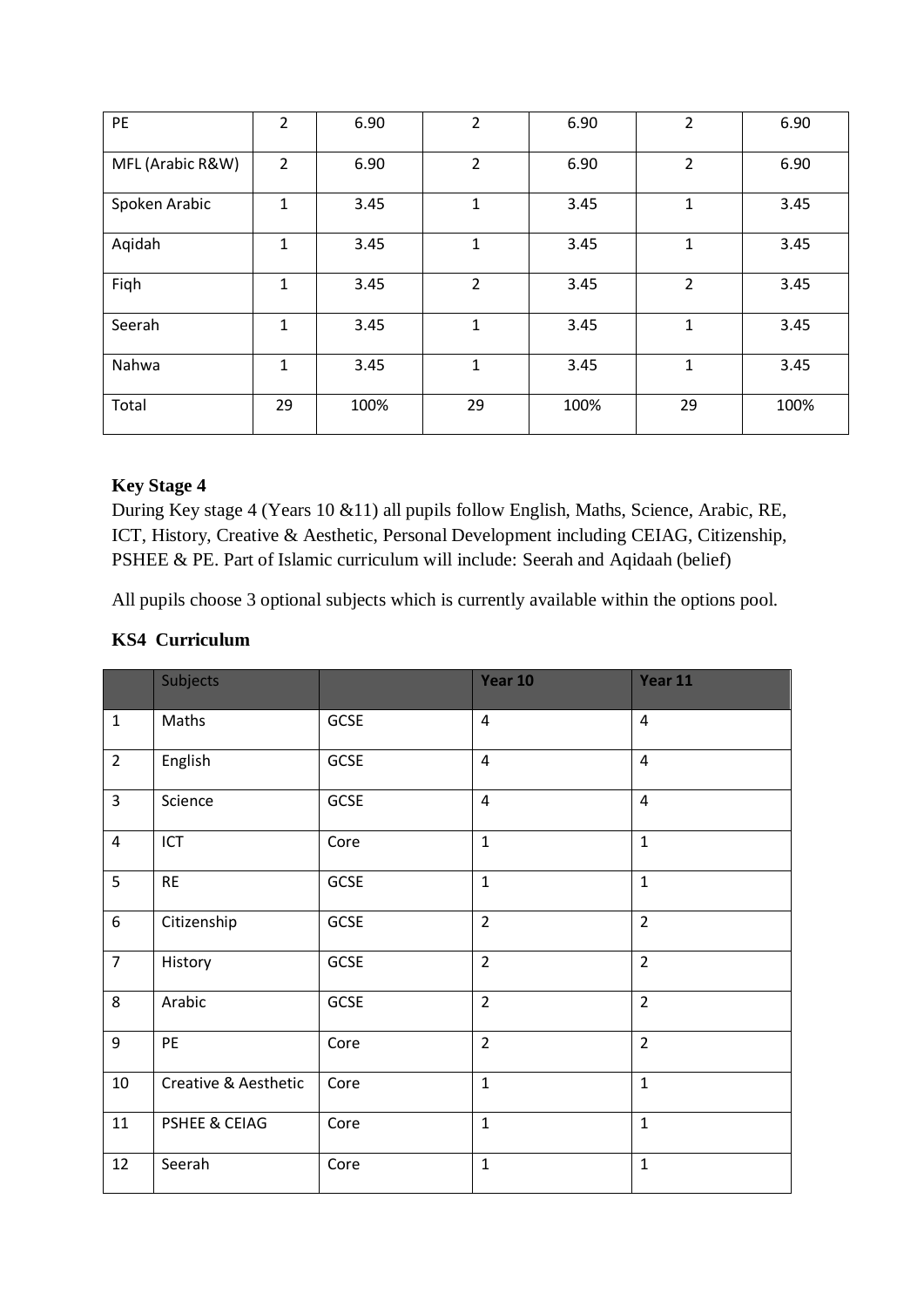| 13 | Fiqh                   | Core               | 1              | 1              |
|----|------------------------|--------------------|----------------|----------------|
| 14 | Option 1               | <b>GCSE</b> option | $\overline{2}$ | $\overline{2}$ |
|    | <b>Further Science</b> |                    |                |                |
| 15 | <b>Option 2</b>        | <b>GCSE</b> option | $\overline{2}$ | $\overline{2}$ |
|    | <b>Further Math</b>    |                    |                |                |
| 16 | <b>Option 3</b>        | <b>GCSE</b> option | $\overline{2}$ | $\overline{2}$ |
|    | Geography              |                    |                |                |

### **Examination Entry**

It is school policy to enter all pupils for public examinations in the courses they have been following.

The tier of entry whilst it will be discussed with the pupil & parents remains the decision of the departments.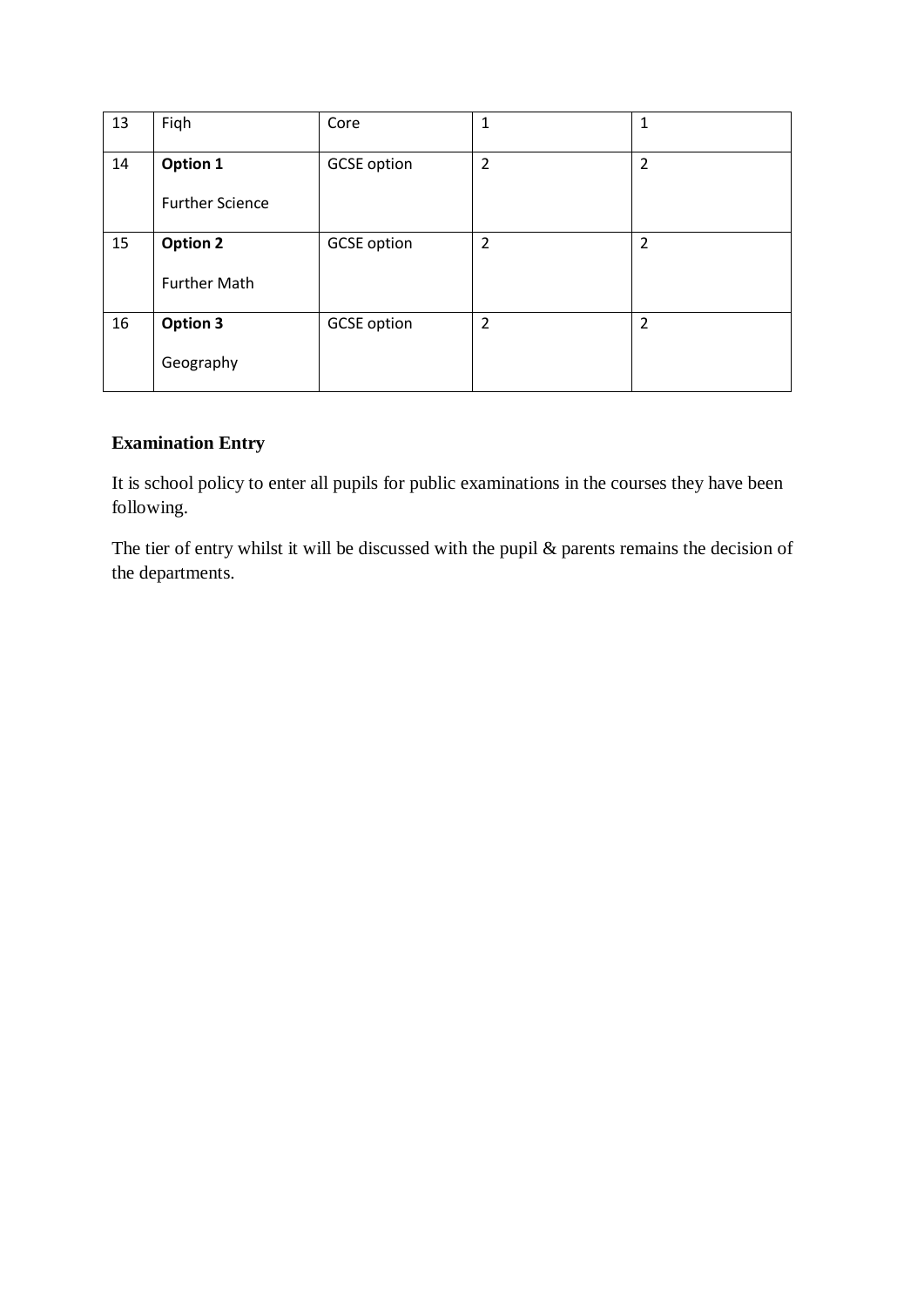# *Appendix B*

#### **ASSESSMENT PERIODS**

| <b>YEAR GROUP</b> | <b>TYPE OF EXAM</b>         | <b>DATES</b>                             |
|-------------------|-----------------------------|------------------------------------------|
|                   | <b>Baseline</b> assessments | Within 2 <sup>nd</sup> week of September |
| KS3:              | End of Year Exams           | 1 <sup>st</sup> week of July             |
|                   |                             |                                          |
|                   | Mid-year Exams              | February                                 |
| KS4: Year 10      | End of Year Exams           | $1st$ week of July                       |
|                   |                             |                                          |
|                   |                             |                                          |
| KS4: Year 11      | <b>GCSE Mock Exams</b>      | December                                 |
|                   |                             |                                          |
|                   | <b>GCSE</b> Exams (final)   | May/June                                 |
|                   |                             |                                          |

#### **Plans for Assessment:**

The school promotes regular 'meaningful marking' to be carried out in all subjects and this is monitored during "book reviews" by Director of Education & School Development Officer.

Please refer to "marking Policy"

#### **GL Assessments**

The school has subscribed to a nationally recognised assessment body. All year 7 pupils will be sitting their exam during the first few weeks of September. Pupils in year 8 and 9 will sit their exams before the first half term. PT (progress test) will take place in January.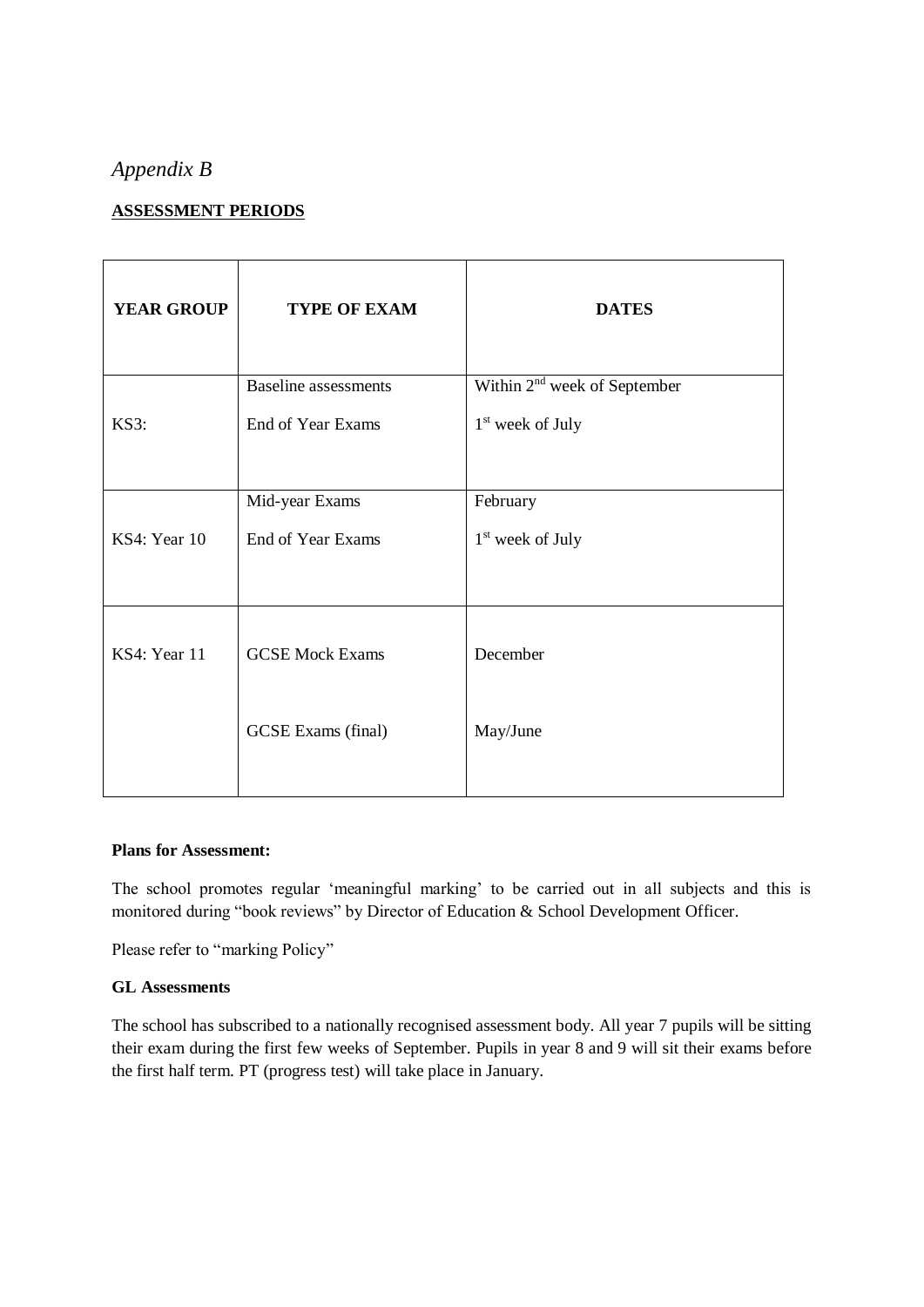# *Appendix C*

# **Careers Development Programme**

*(see CEIAG policy)*

|         | SELF ASSESSMENT OF SKILLS-          |
|---------|-------------------------------------|
|         | STRENGTHS AND WEAKNESSES.           |
| Year 7  | PERSONALITY TYPES, CAREERS          |
|         | <b>PROFILES</b>                     |
|         |                                     |
|         | <b>KEY SKILLS IN WORK</b>           |
|         | HEALTH AND SAFETY LAW AT WORK       |
| Year 8  | [1974 ACT]                          |
|         | MORE QUALIFICATIONS EQUALS MORE     |
|         | PAY?                                |
|         | <b>SCHOOL AND THE WORLD OF WORK</b> |
|         | <b>SKILLS IN WORK (1)</b>           |
|         | <b>SKILLS IN WORK (2)</b>           |
| Year 9  | <b>SUBJECTS AND JOB DISPLAYS</b>    |
|         | <b>CAREER SEARCH</b>                |
|         | YEAR 9 OPTIONS                      |
|         | YOU AND YOUR CAREER                 |
|         | YOUR CV                             |
| Year 10 | <b>APPLYING FOR JOBS</b>            |
|         | <b>APPLICATION FORMS</b>            |
|         | <b>JOB INTERVIEWS</b>               |
|         | <b>WORK EXPERIENCE</b>              |
|         | ONE-TO-ONE INDEPENDENT ADVICE       |
|         | CAREERS INTERVIEWS, MOCK            |
|         | <b>INTERVIEWS</b>                   |
| Year 11 |                                     |
|         | CAREER SOFT ONLINE; DIFFERENT       |
|         | CAREER PATHS; UCAS, UNIVERSITY      |
|         | GUIDES, O2 CAREERS' FAIR.           |
|         |                                     |

Hafs Academy are following the Careersoft Curriculum in KS3 now and will follow the same Careersoft curriculum for KS4.

<https://www.careersoft.co.uk/>